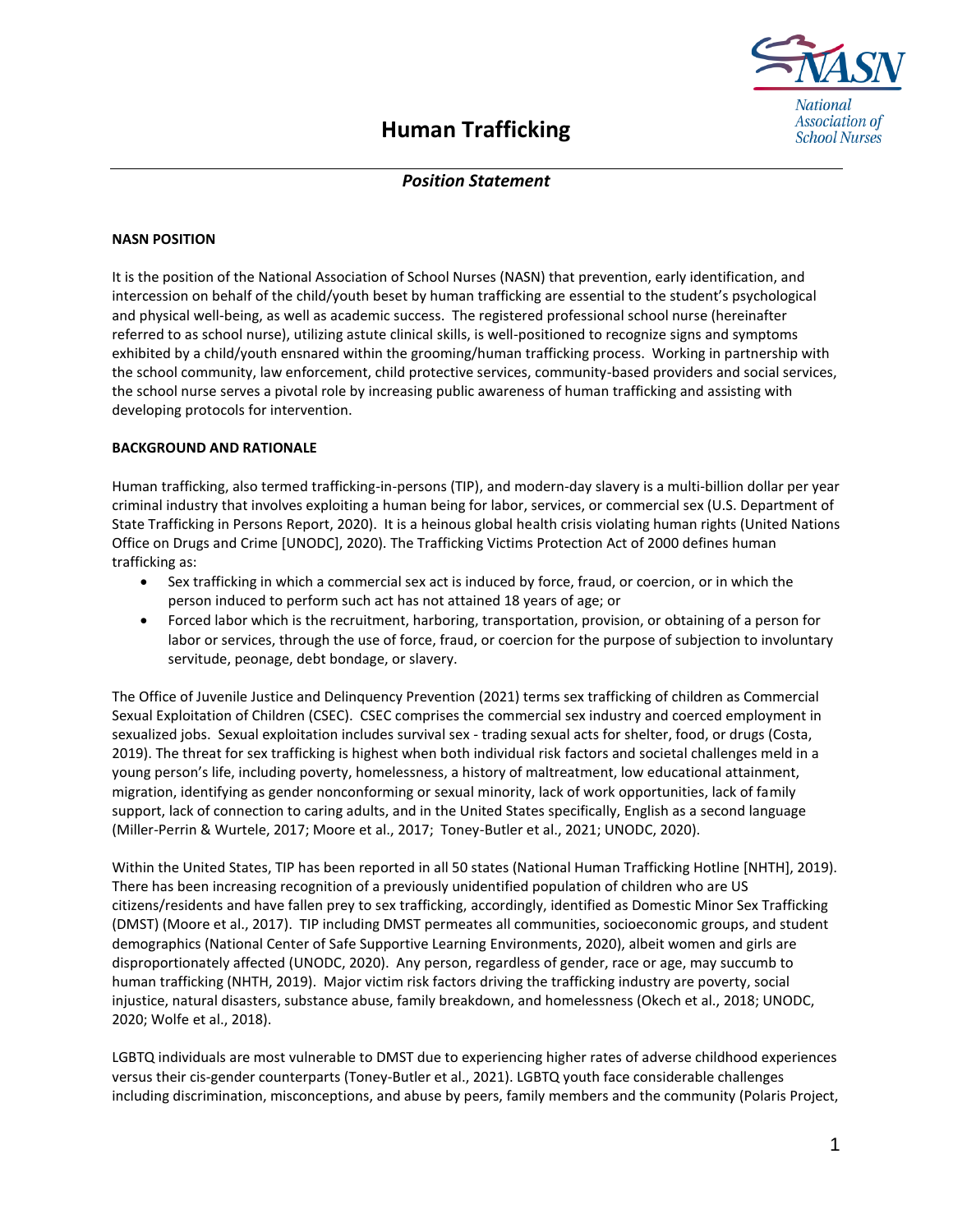2016). This subset of youth is at highest risk of being targeted by traffickers if homeless as compared to other homeless youth (National Coalition for the Homeless, 2020). Forty percent of homeless youth identify as LGBTQ and are more likely to engage in survival sex to meet basic needs such as shelter, food, toiletry and medication (Polaris Project, 2016). Minors engaged in commercial sex are considered to be trafficking victims regardless of the use of force, fraud, or coercion (Rothman et al., 2017).

Schools are one of the many settings traffickers use to recruit children (National Center on Safe, Supportive Learning Environments, 2020). The trafficker may in fact be another student (Toney-Butler et al., 2021). Social media websites, chat rooms, after-school programs, and house parties are other venues traffickers exploit to accrue victims (Moore et al., 2017; Toney-Butler et al., 2021; UNODC, 2020).

Signs of child trafficking at minimum may include unexplained absences, poor attendance, runaway behavior, boasting about frequent travel to other cities, inappropriate dress for the current weather, hunger, malnourishment, falling asleep in class, impairment from drugs and/or alcohol, poor compliance with general medical or dental care, and transitory lifestyle (Moore et al., 2017; Toney-Butler et al., 2021). Negative health consequences may involve neurologic, gastrointestinal, cardiovascular, musculoskeletal, dermatological, reproductive, sexual, dental, and mental health problems (Rothman et al., 2017). Specifically, mental health disorders such as anxiety, depression, attempted suicide and life-threatening infections are manifestations of those exploited (Charteris et al., 2018; Cockbain et al., 2018; Hemmings et al., 2016; Henry & Grodin, 2018; Ottisova et al., 2016; Ottisova et al., 2018). Trafficked persons often seek medical services at some point during their exploitation (Schwarz et al., 2016), creating an opportune time for intervention.

School nurses and other specialized instructional support professionals are well positioned to help with identification of and intervention for this concealed crime. Schools strive to create a safety net for students by building healthy environments, ensuring student safety, promoting health, and assuring readiness to learn (NASN, 2017). School nurse assessment skills provide proactive surveillance critical to the identification of signs and symptoms associated with human trafficking. Effective response to child trafficking requires a clearly defined course of action, supported by collaboration with child protective services, law enforcement, social services, and community-based service providers (Moore et al., 2017).

Utilizing NASN's *Framework for 21st Century School Nursing Practice™* (NASN, 2016) the school nurse, mobilizing the key principles of leadership and community/public health, serves as health expert for the school community to augment awareness of human trafficking by promoting education and assisting in the development of district protocols for identifying a suspected victim or responding to a disclosure from a victim. School nurses interact with children/youth daily. Understanding how TIP can manifest on school grounds as well as in the community is imperative for prevention, early recognition and intervention.

## **REFERENCES**

- Charteris, A., German, C., Hansrani, Z., Li, E., & Merchant, J. (2018). Health at risk: Health implications of human trafficking in the context of globalization and migration. *Juxtaposition Global Health Magazine, 13*(1). https://juxtamagazine.org/2018/06/26/health-at-risk-health-implications-of-human-trafficking-in-thecontext-of-globalization-and-migration/
- Cockbain, E., Bowers, K., & Dimitrova, G. (2018). Human trafficking for labour exploitation: The results of a twophase systematic review mapping the European evidence base and synthesizing key scientific research evidence. *Journal of Experimental Criminology, 14*(3), 319-360. https://doi.org/10.1007/s11292-017-9321-3
- Costa, C. B., McCoy, K.T., Early, G. J., Deckers, C. M. (2019). Evidence-based care of the human trafficking patient. *Nursing Clinics of North America, 54*, 569–584. https://doi.org/10.1016/j.cnur.2019.08.007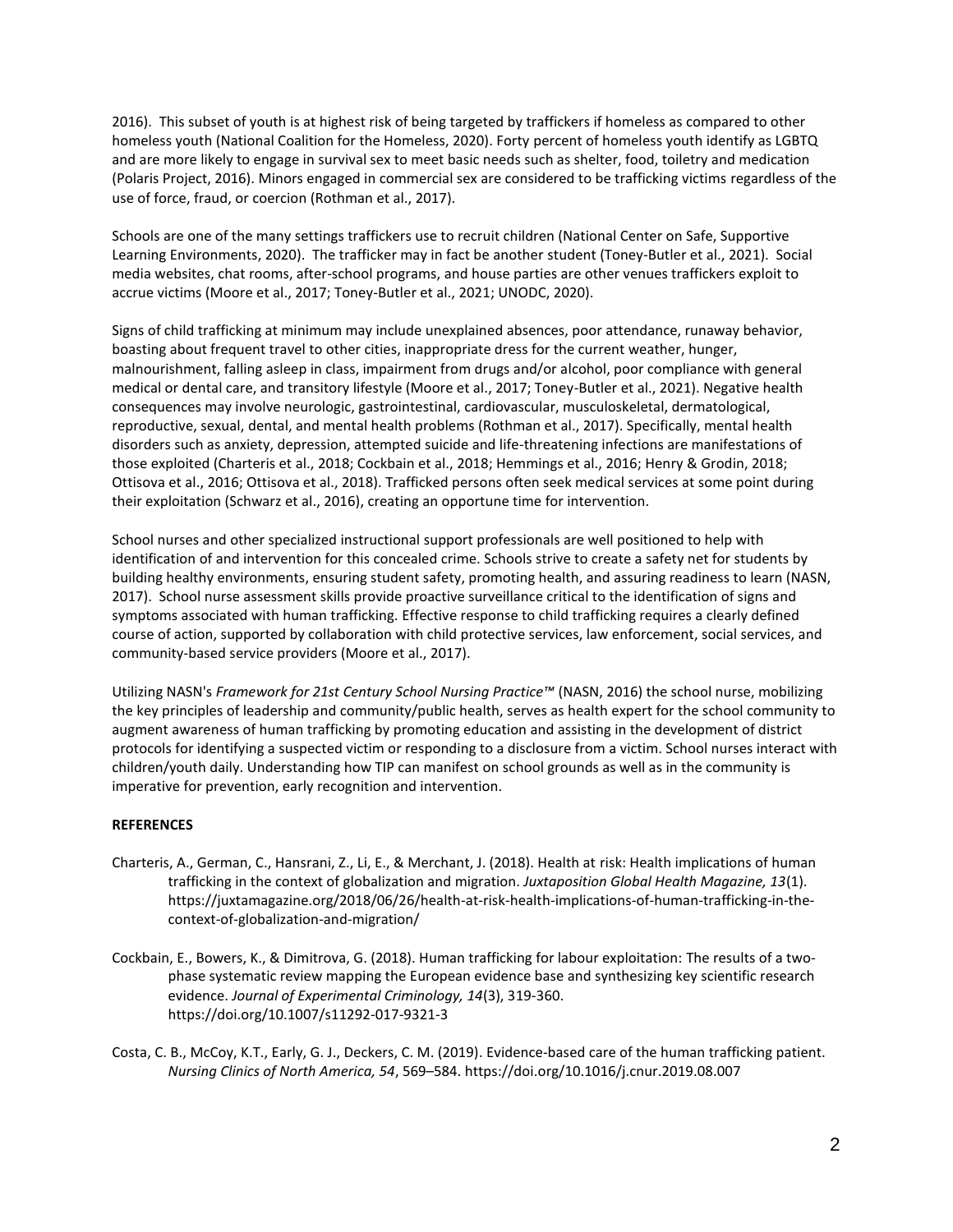- Hemmings, S., Jakobowitz, S., Abas, M., Bick, D., Howard, L.M., Stanley, N., Zimmerman, C., & Oram, S. (2016). Responding to the health needs of survivors of human trafficking: A systematic review. *BMC Health Services Research, 16*(1). https://doi.org/10.1186/s12913-016-1538-8
- Henry, A. M. L., & Grodin, M. A. (2018). Human trafficking: A health and human rights agenda. *Annals of Internal Medicine, 168*(9), 674–675. https://www.acpjournals.org/doi/10.7326/M18-0357
- Miller-Perrin, C. & Wurtele, S. K. (2017). Sex trafficking and the commercial sexual exploitation of children. *Women & Therapy, 40*(1-2), 123-151. https://doi.org/10.1080/02703149.2016.1210963
- Moore, J. L., Kaplan, D. M., & Barron, C. E. (2017). Sex trafficking of minors. *Pediatric Clinics of North America, 64,*  413–421. http://dx.doi.org/10.1016/j.pcl.2016.11.013
- National Association of School Nurses. (2016). Framework for 21st century school nursing practice. *NASN School Nurse, 31(1)*, 46-53. https://doi.org/10.1177/1942602X15618644
- National Association of School Nurses. (2017). Whole schools, whole community, whole child: Implications for 21st century school nurses. https://www.nasn.org/nasn/advocacy/professional-practice-documents/positionstatements/ps-wscc
- National Center on Safe Supportive Learning Environments. (2020). Human trafficking in America's schools. https://safesupportivelearning.ed.gov/human-trafficking-americas-schools
- National Coalition for the Homeless (2020). Youth Homelessness. http://nationalhomeless.org/issues/youth/
- National Human Trafficking Hotline (NHTH). (2019). 2019 U.S. National Human Trafficking Hotline Statistics. https://polarisproject.org/2019-us-national-human-trafficking-hotline-statistics/
- Office of Juvenile Justice and Delinquency Prevention (OJJDP) (2021). Commercial sexual exploitation of children. https://ojjdp.ojp.gov/programs/commercial-sexual-exploitation-children
- Okech, D., McGarity, S. V., Hansen, N., Burns, A. C., & Howard, W. (2018) Financial capability and sociodemographic factors among survivors of human trafficking. *Journal of Evidence-Informed Social Work, 15*(2), 123-136. https://doi.org/10.1080/23761407.2017.1419154
- Ottisova, L., Hemmings, S., Howard, L. M., Zimmerman, C., & Oram, S. (2016). Prevalence and risk of violence and the mental, physical, and sexual health problems associated with human trafficking: An updated systematic review. *Epidemiology and Psychiatric Sciences, 25*(4), 317–341. https://doi:10.1017/S2045796016000135
- Ottisova, L., Smith, P., Shetty, H., Stahl, D., Downs, J., & Oram, S. (2018). Psychological consequences of child trafficking: An historical cohort study of trafficked children in contact with secondary mental health services. *PLoS ONE,13*(3):e0192321. https://doi:10.1371/journal.pone.0192321.
- Polaris Project. (2016) Sex trafficking and LGBTQ+. https://polarisproject.org/resources/sex-trafficking-and-lgbtqyouth/
- Rothman, E. F., Stoklosa, H., Baldwin, S. B., Chisolm-Straker, M., Price, R. K., Atkinson, H. G. and on Behalf of HEAL Trafficking. (2017). Public Health Research Priorities to Address US Human Trafficking. *American Journal of Public Health, 107*, 1045-1047. https://doi.org/10.2105/AJPH.2017.303858